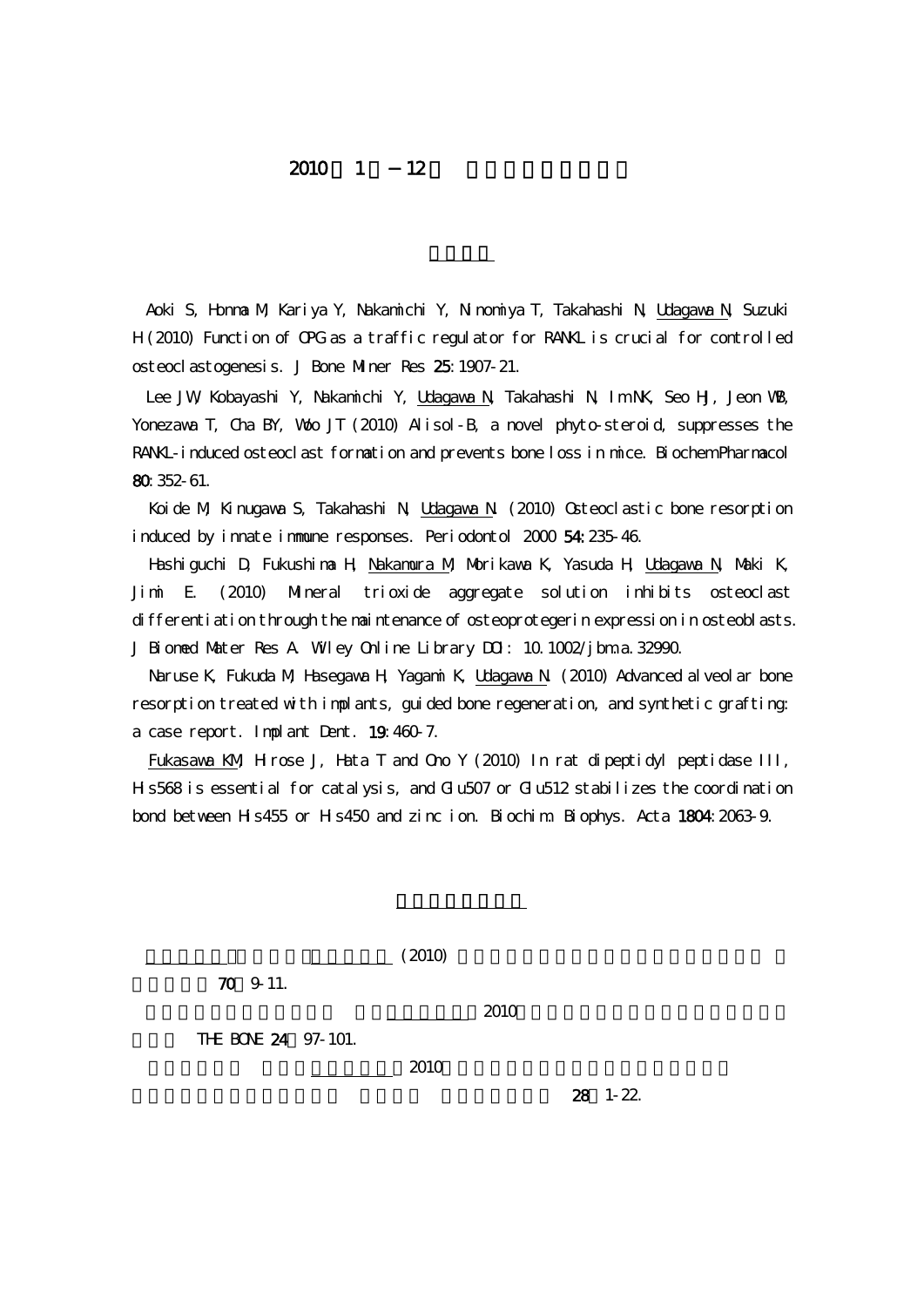| 26                                                                        |                             |                      |                          | 2010       | $\overline{1}$ |
|---------------------------------------------------------------------------|-----------------------------|----------------------|--------------------------|------------|----------------|
| 11                                                                        | 2010 1                      |                      |                          |            |                |
|                                                                           |                             |                      | 2010<br>$\overline{1}$   |            |                |
| Korean Society of Osteoporosis 2010 Osteoporosis Expert Meeting 2010      |                             |                      |                          |            | $\mathbf{2}$   |
| Osteoclasts. Role of osteoblasts in hormonal control of osteoclastic bone |                             |                      |                          |            |                |
| resorption Udagawa N                                                      |                             |                      |                          |            |                |
| 327                                                                       |                             | 2010                 | $\overline{\phantom{a}}$ |            |                |
| $\mathbf{D}$                                                              |                             |                      | <b>MCSF</b>              |            |                |
| IL-34                                                                     |                             |                      |                          |            |                |
| 45<br>Ca                                                                  | 2010                        | 6                    |                          |            |                |
| $1\,$                                                                     |                             | 2010                 | $\overline{7}$           |            |                |
|                                                                           |                             | 2010<br>8            |                          |            |                |
|                                                                           | <b>RXR</b><br>2010          | $\overline{9}$       |                          |            |                |
|                                                                           |                             | 2010                 | 11                       |            |                |
| 10                                                                        | Dentistry, Quo Vadis ? 2010 | 12                   |                          |            |                |
|                                                                           | $8\,$                       |                      |                          | 2010<br>12 |                |
|                                                                           |                             |                      |                          |            |                |
|                                                                           |                             |                      |                          |            |                |
| Cell Processing center                                                    | $\boldsymbol{9}$            | 2010<br>$\mathbf{3}$ | 18 19                    |            |                |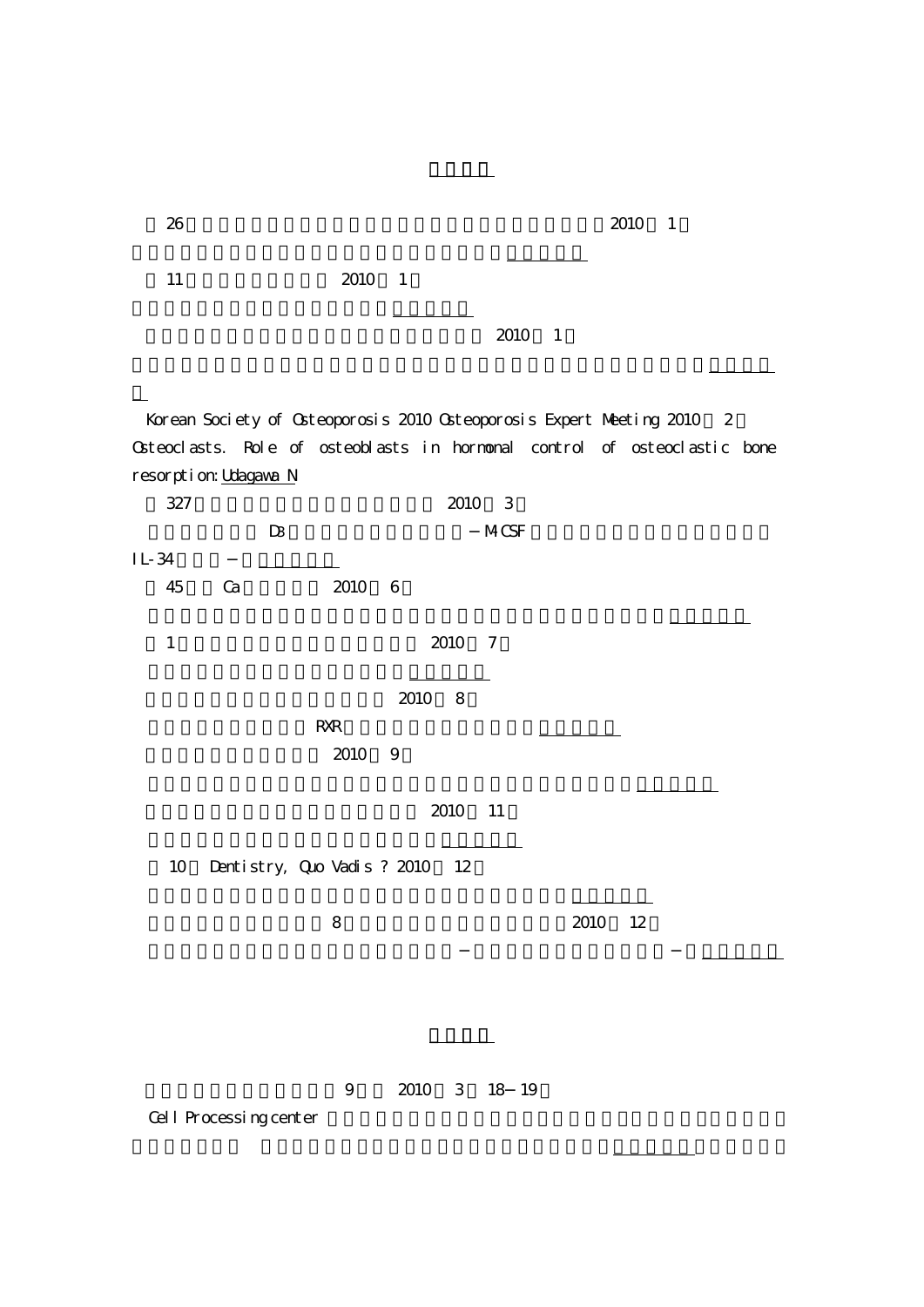p232, 2010

## 18 2010 5 19

 $B\vee P$ 

## 48 211 2010

3rd International Conference on Osteoimmunology: Interactions of the Immune and Skeletal systems,  $2010$  6  $20-25$ 

Ror2-mediated noncanonical Wnt signaling enhances RANKL-induced osteoclast formation in physiological and pathological conditions: Kobayashi Y, Maeda K, Ishihara A, Uehara S, Takada I, Kato S, Nishita M, Minami Y, Marumo K, Udagawa N, Takahashi N.

 $2010\quad 6$ 

In Rat Dipeptidyl Peptidase III, Glu507 or Glu512 Stabilizes the Coordination Bond between H s 455 or H s 450 and Zinc Ion: H rose J, Fukasawa KM, Hata T, and Ono Y

: p35, 2010

70 2010 7 10

| Annexi n A8                                                |      |
|------------------------------------------------------------|------|
| 2010 7 21-23<br>28<br>Wht 5a<br>RANK<br>28                 |      |
| p168, 2010)                                                |      |
| 28<br>2010                                                 | p227 |
| 28<br>p212, 2010                                           |      |
| QC<br><b>RANKL</b>                                         |      |
| $28\,$<br>$\left($<br>: p216, 2010)                        |      |
| Rab <sub>27</sub> a<br>Rab <sub>27</sub> b<br><b>RANIL</b> |      |
| 28<br>$\left($<br>: p244, 2010)                            |      |
| 2010<br>7 24<br>17<br>$B\!M\!P$                            |      |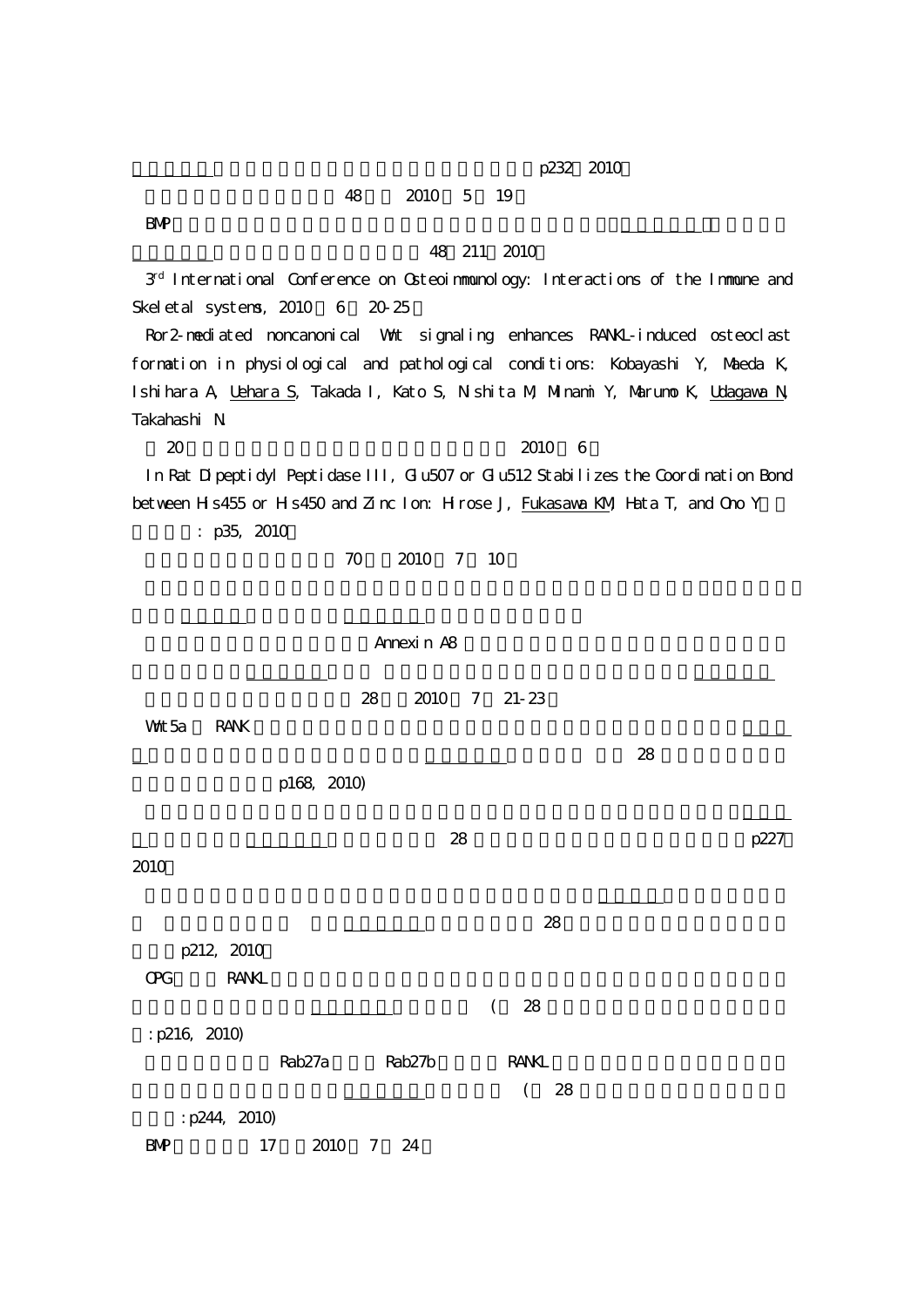| $B\!M\!P$ |  |  |  |
|-----------|--|--|--|
| p5, 2010  |  |  |  |
| 2010 8 17 |  |  |  |

 $2$  in vivo Micro CT Forum 2010  $8$  27  $CT$ 

32st American Society for Bone and Mineral Research ASBNR Annual Meeting, 2010 10 15-19 OPG rather than RANKL regulates alveolar bone loss: Koide M, Ninomiya T, Nakamura M, Kobayashi Y, Yasuda H, Takahashi N and Udagawa N (WO0151)

Function of OPG as a traffic regulator for RANKL is crucial for controlled osteoclastogenesis: Aoki S, Honma M, Kariya Y, Nakamichi Y, Ninomiya T, Takahashi N, Udagawa N, Suzuki H (M00201)

Rab27a and Rab27b are involved in stimulation-dependent RANKL release from secretory lysosomes in osteoblastic cells: Kariya Y, Honma M, Hanamura A, Aoki S, Ninomiya T, Nakamichi Y, Udagawa N, Suzuki H (SU0208)

11 2010 11 13

What we want to be a strong when the strong and the strong and the strong strong and the strong strong strong  $\sim$ 

|             | $\boldsymbol{B}$ |               |  |
|-------------|------------------|---------------|--|
|             |                  |               |  |
|             |                  | $\, {\bf B}$  |  |
|             | $\mathcal{C}$    |               |  |
|             |                  | $\mathcal{C}$ |  |
| Wat - Ror 2 |                  |               |  |